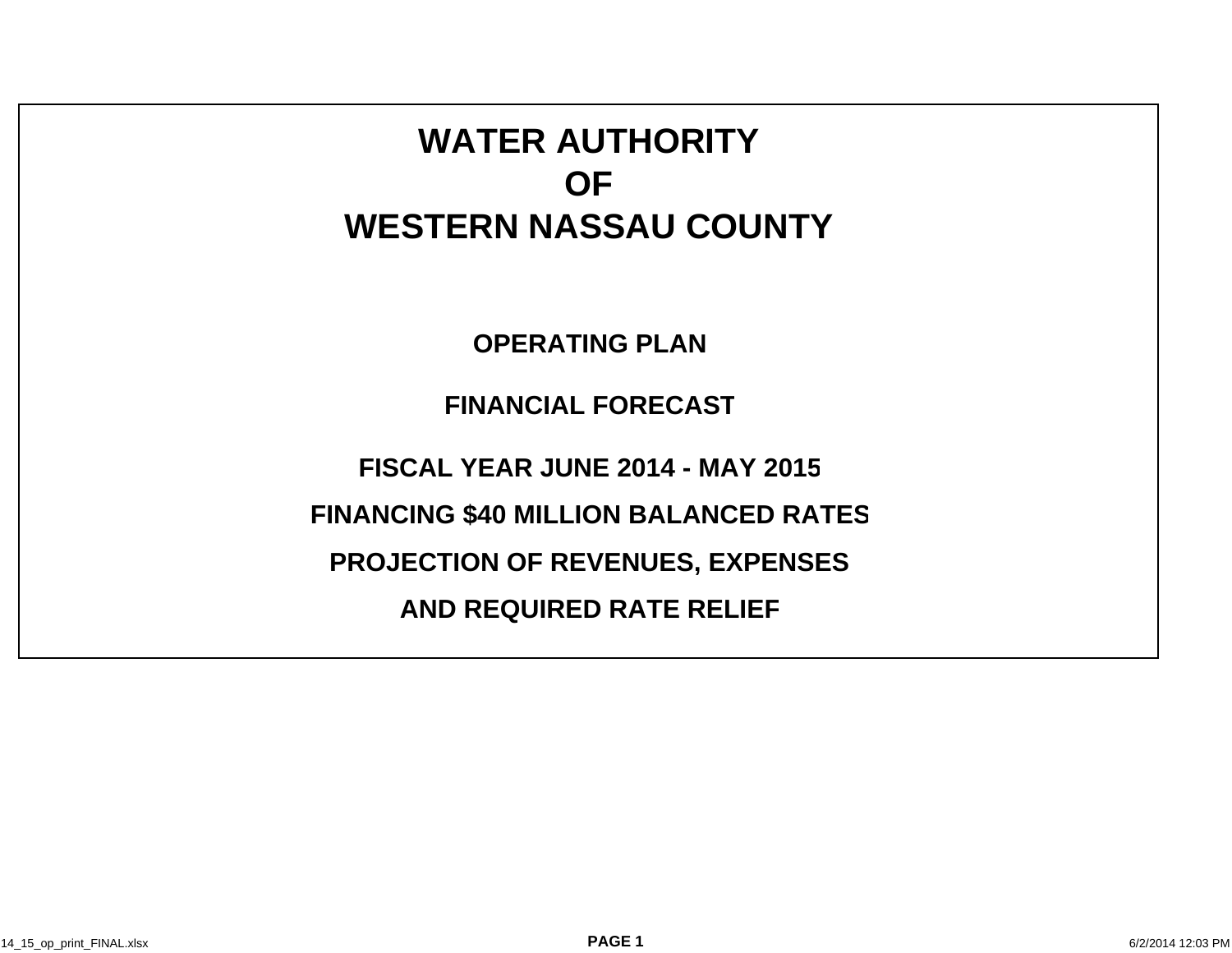## **Water Authority of Western Nassau County OPERATING PLANFISCAL YEAR JUNE 2014 - MAY 2015 FINANCING \$40 MILLION BALANCED RATES**

### **Table Of Contents**

| <b>Title</b>                                      | <b>Description</b>                                            | Page #                  |
|---------------------------------------------------|---------------------------------------------------------------|-------------------------|
| <b>Summary of Revenue Requirement</b>             | Summary of Major Items included in Revenue Requirement        | 3                       |
| <b>Debt Coverage Ratio</b>                        | <b>Calculation of Required Debt Coverage Ratio</b>            | 4                       |
| <b>Total Operation &amp; Maintenance Expenses</b> | <b>Proposed Plan vs. Prior Operating Plan</b>                 | 5                       |
| <b>Production Expenses</b>                        | <b>Proposed Plan vs. Prior Operating Plan</b>                 | 6                       |
| <b>Transmission &amp; Distribution Expenses</b>   | <b>Proposed Plan vs. Prior Operating Plan</b>                 | $\overline{\mathbf{r}}$ |
| <b>Customer Service Expenses</b>                  | <b>Proposed Plan vs. Prior Operating Plan</b>                 | 8                       |
| <b>Administrative &amp; General Expenses</b>      | <b>Proposed Plan vs. Prior Operating Plan</b>                 | 9                       |
| <b>Total Operation &amp; Maintenance Expenses</b> | <b>Comparison to Last Fiscal Year</b>                         | 10                      |
| <b>APPENDIX A</b>                                 | <b>Breakdown of Required Rate Relief by Element</b>           | 11                      |
| <b>APPENDIX B</b>                                 | <b>Summary of Change in Revenue Requirement</b>               | 12                      |
| <b>PROPOSED TARIFF RATES</b>                      | <b>Proposed Old &amp; New Rates by Service Classification</b> | 13                      |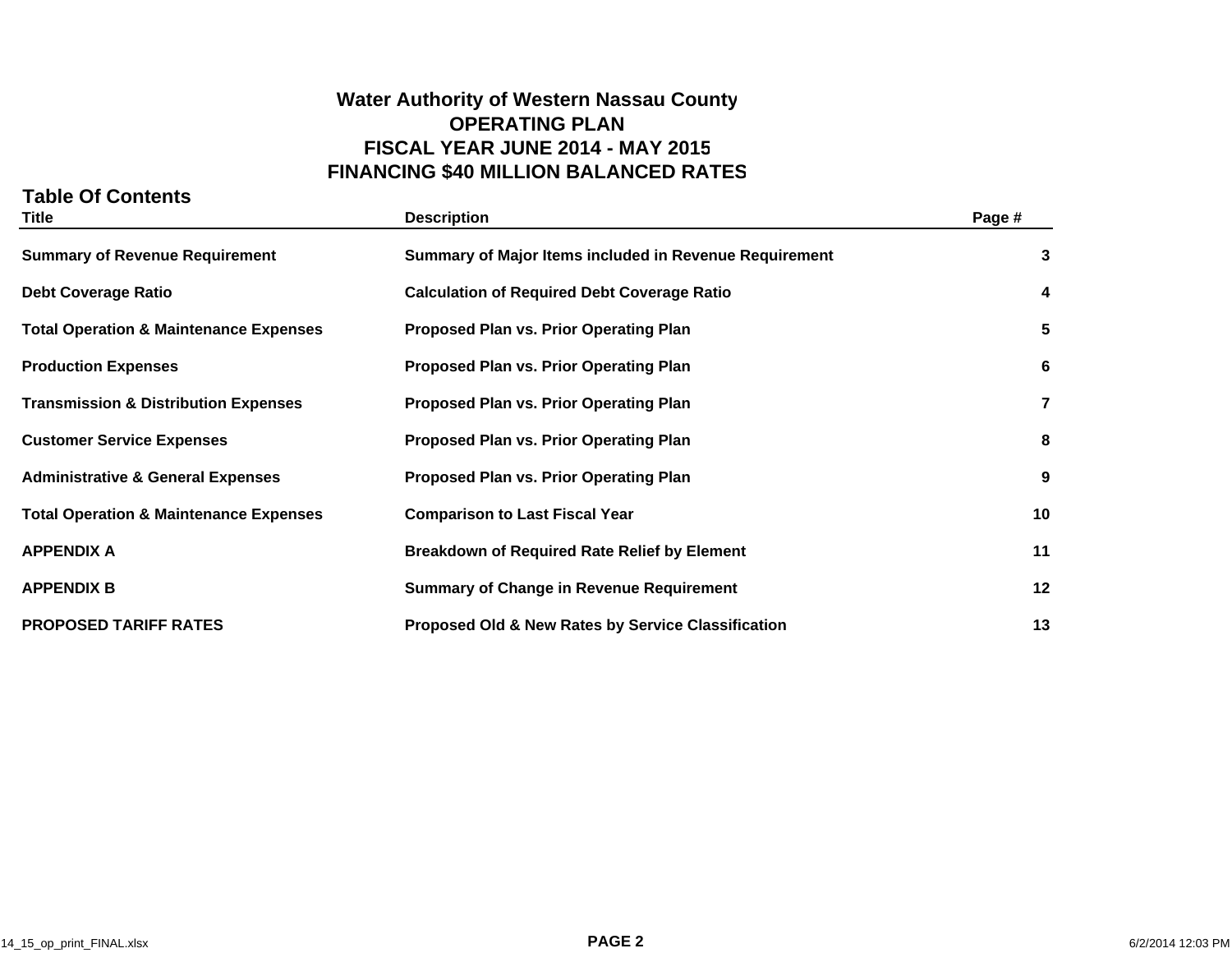#### **Water Authority of Western Nassau County Summary of Revenue Requirement Fiscal Yearr** and the contract of the contract of the contract of the contract of the contract of the contract of the contract of the contract of the contract of the contract of the contract of the contract of the contract of the co **2014 - 15 Tariffs Op Plan Op Plan Op Plan Before FINANCING \$40 MILLION BALANCED RATES Projected Adjustments 2014 - 15 Rate Change 2014 - 15 2013 - 14 Increase Operating Revenues: Residential Water Sales \$10,105,700 \$10,105,700 \$707,700 \$10,813,400 \$10,155,100 (\$49,400) Commercial Water Sales 1,793,300 1,793,300 125,600 1,918,900 1,811,400 (18,100) Municipal Hydrant Rentals 2,128,000 2,128,000 149,000 2,277,000 2,127,300 700 Commercial Fire Sprinklers 110,400 110,400 7,700 118,100 110,700 (300) Water Sales 14,137,400 14,137,400 990,000 15,127,400 14,204,500 (67,100) Other Revenue 71,000 71,000 71,000 64,000 7,000 Rate Subsidy 100,000 100,000 100,000 100,000 Rate Stabilization Contribution (313,000) (313,000) (313,000) (313,000) Total Revenues 14,208,400 (213,000) 13,995,400 990,000 14,985,400 14,368,500 (373,100) Operating Expenses: Operations & Maintenance 9,109,740 9,109,740 9,109,740 8,717,290 392,450 Amortization of Plant 1,448,000 1,448,000 1,448,000 1,377,000 71,000 Total Operating Expenses 10,557,740 10,557,740 10,557,740 10,094,290 463,450 Total Utility Operating Margin 3,650,660 (213,000) 3,437,660 990,000 4,427,660 4,274,210 (836,550) Interest Charges & Other: Interest on Bonds 2,939,600 2,939,600 2,939,600 3,464,900 (525,300) Amortization of Debt Expense 36,600 36,600 36,600 80,800 (44,200) Transfer From Rate FundLess: Interest & Other Income (458,800) (71,300) (530,100) (530,100) (1,303,800) 773,700 Net Interest Charges 2,517,400 (71,300) 2,446,100 2,446,100 2,241,900 204,200 Surplus (Deficit) \$1,133,260 (\$141,700) \$991,560 \$990,000 \$1,981,560 \$2,032,310 (\$1,040,750) Debt Coverage Ratio 1.214 0.846 1.400 1.375 Required Change in Rates 990,000 990,000 807,000 Required Change in Revenue (213,000) 990,000 777,000 907,000 Percentage Rate Change 7.00% 7.00% 6.02% Subsidy % 0.71% 0.71% 0.75% Rate Stabilization % -2.21% -2.21%Total Additional Revenue Required -1.51% 7.00% 5.50% 6.77%**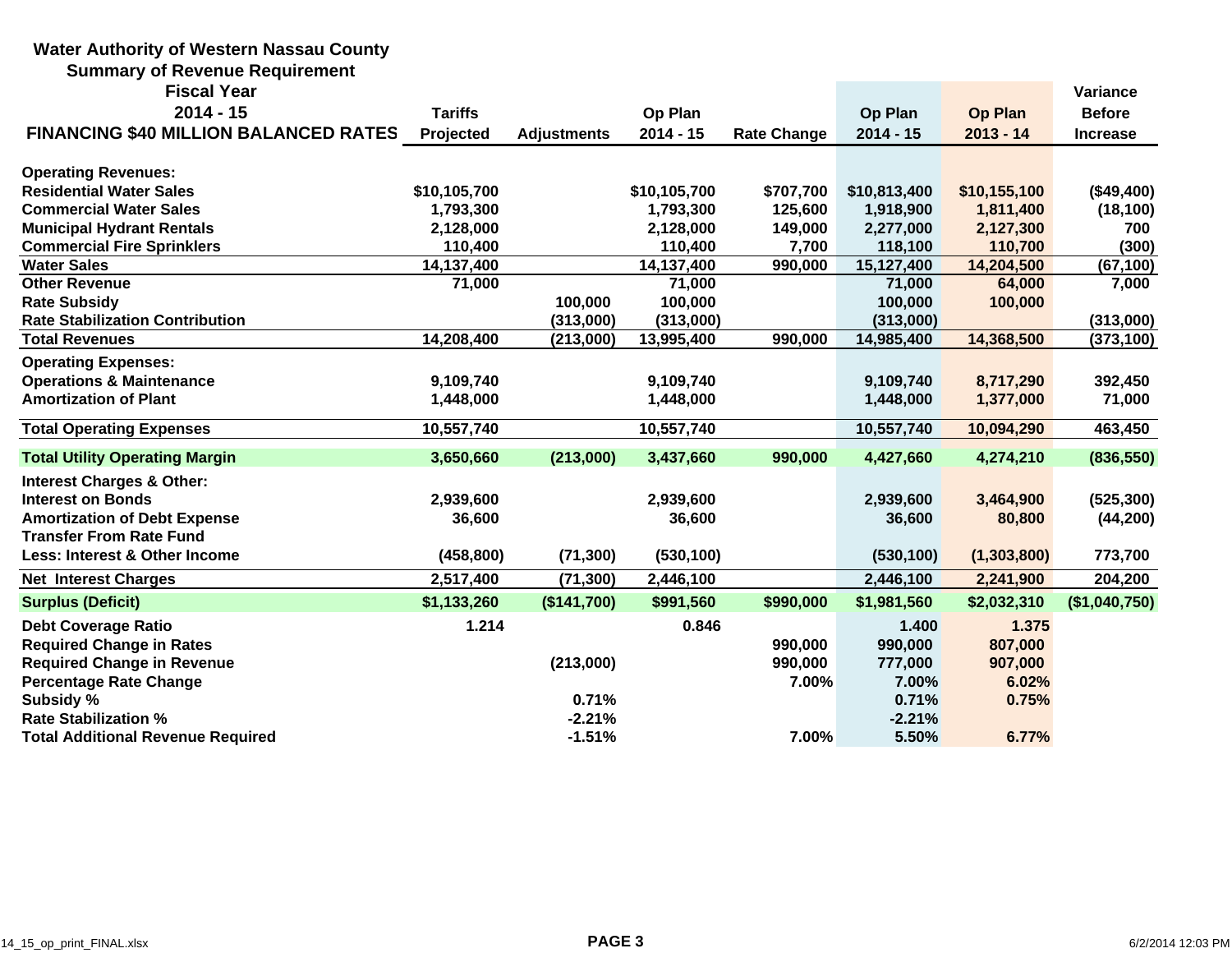#### **Water Authority of Western Nassau County**

#### **Debt Coverage Ratio 2014 - 15FINANCING \$40 MILLION BALANCED RATES Operating Operating Operating Operating**

| <b>FINANCING \$40 MILLION BALANCED RATES</b> | Operating<br><b>Plan</b>         | Operating<br><b>Plan</b> | Operating<br><b>Plan</b> | Operating<br><b>Plan</b> |
|----------------------------------------------|----------------------------------|--------------------------|--------------------------|--------------------------|
|                                              | <b>Current Rates Adjustments</b> |                          | <b>Rate Change</b>       | $2011 - 12$              |
| <b>Total Utility Operating Margin</b>        | \$3,650,660                      | (\$213,000)              | \$4,427,660              | \$4,274,210              |
| Add:                                         |                                  |                          |                          |                          |
| Non-cash Items                               | 1,448,000                        |                          | 1,448,000                | 1,377,000                |
| <b>Interest &amp; Other Income</b>           | 458,800                          | 71,300                   | 530,100                  | 1,303,800                |
| <b>Total Available for Coverage</b>          | 5,557,460                        | (141,700)                | 6,405,760                | 6,955,010                |
|                                              |                                  |                          |                          |                          |
| <b>Debt Service:</b>                         |                                  |                          |                          |                          |
| <b>Interest on Revenue Bonds</b>             | 2,939,600                        |                          | 2,939,600                | 3,464,900                |
| <b>Principle on Revenue Bonds</b>            | 1,640,000                        |                          | 1,640,000                | 1,595,000                |
|                                              |                                  |                          |                          |                          |
| <b>Net Debt Service</b>                      | \$4,579,600                      |                          | \$4,579,600              | \$5,059,900              |
|                                              |                                  |                          |                          |                          |
| Ratio                                        | 1.214                            | 0.846                    | 1.399                    | 1.375                    |

**Non-cash items are added back to Utility Operating Income and has no effect on the Debt Coverage Ratio.**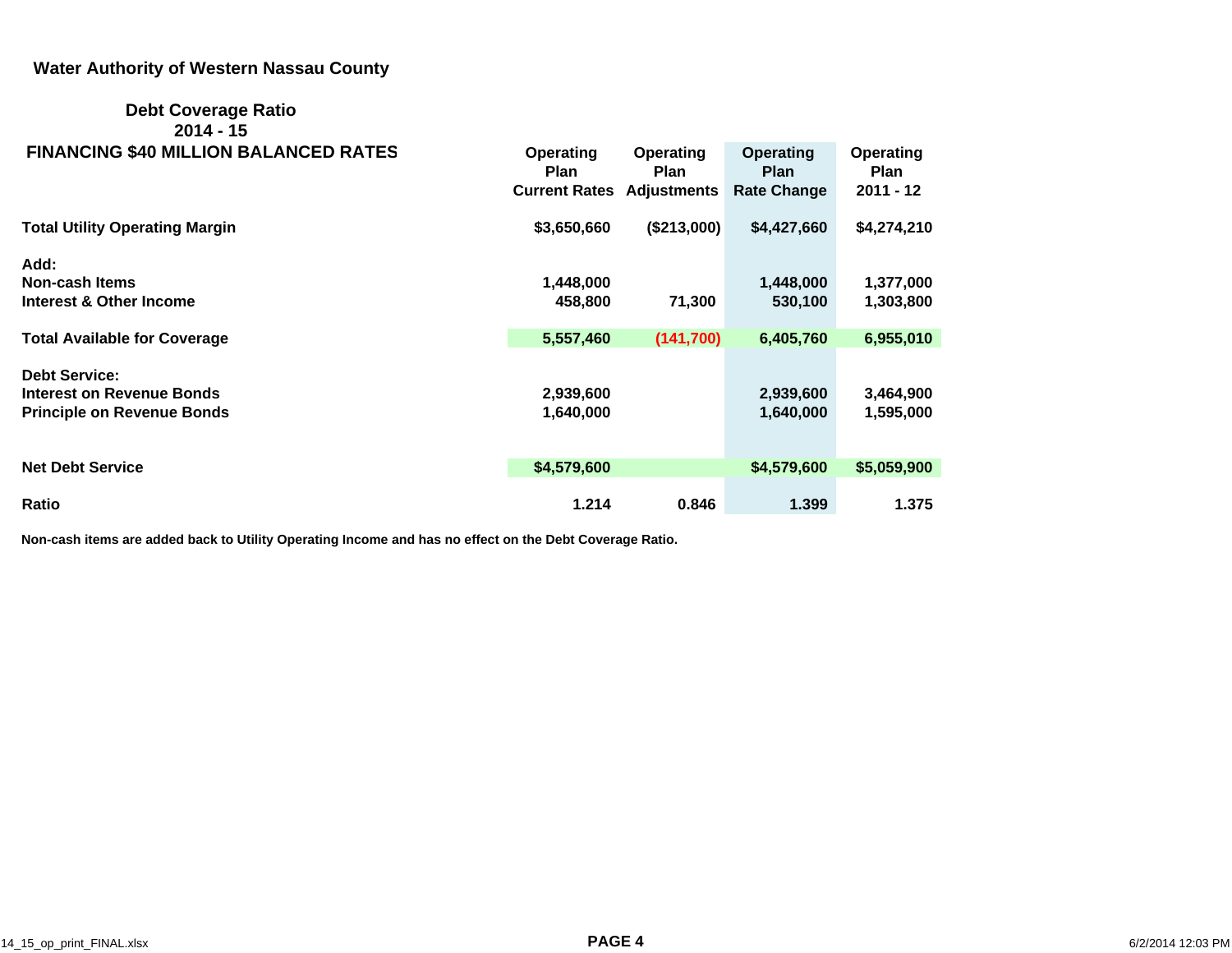| <b>Proposed Plan vs. Prior Operating Plan</b>                      | <b>Projected</b> | <b>Op Plan</b> |               |
|--------------------------------------------------------------------|------------------|----------------|---------------|
| <b>Total Operation &amp; Maintenance Expenses</b>                  | $2014 - 15$      | $2013 - 14$    | <b>Change</b> |
| <b>Supervisory Salaries</b>                                        | \$1,151,370      | \$1,141,380    | \$9,990       |
| <b>Non Supervisory Salaries</b>                                    | 2,062,510        | 2,107,470      | (44, 960)     |
| <b>Payroll Overheads</b>                                           | 1,853,420        | 1,861,620      | (8, 200)      |
| <b>Transportation</b>                                              | 323,460          | 302,160        | 21,300        |
| <b>Materials &amp; Stores</b>                                      | 26,800           | 24,700         | 2,100         |
| <b>Tools &amp; Equipment including Uniforms Including Uniforms</b> | 44,580           | 44,200         | 380           |
| <b>Laboratory Charges</b>                                          | 131,000          | 122,000        | 9,000         |
| <b>Chemicals</b>                                                   | 256,000          | 223,000        | 33,000        |
| <b>Production Contractors</b>                                      | 363,500          | 124,000        | 239,500       |
| <b>T &amp; D Contractors</b>                                       | 115,040          | 101,240        | 13,800        |
| <b>Billing and Inserting Contractor</b>                            | 64,090           | 61,500         | 2,590         |
| <b>Special Services</b>                                            | 206,700          | 207,200        | (500)         |
| <b>Union Contract Negotiations</b>                                 | 50,000           | 75,000         | (25,000)      |
| <b>Purchased Power</b>                                             | 1,497,100        | 1,108,400      | 388,700       |
| <b>Building &amp; Yard Maintenance</b>                             | 14,570           | 8,570          | 6,000         |
| <b>Various Training and Education</b>                              | 22,680           | 12,270         | 10,410        |
| <b>Uncollectibles</b>                                              | 14,100           | 15,000         | (900)         |
| <b>Insurance Costs</b>                                             | 298,880          | 272,400        | 26,480        |
| <b>General Office Supplies &amp; Expenses</b>                      | 107,000          | 89,500         | 17,500        |
| <b>Information Systems</b>                                         | 186,500          | 144,300        | 42,200        |
| <b>Administrative Costs</b>                                        | 39,590           | 37,580         | 2,010         |
| <b>Central Operations Office</b>                                   | 152,250          | 518,900        | (366, 650)    |
| <b>Production Miscellaneous</b>                                    | 35,700           | 32,700         | 3,000         |
| <b>T &amp; D Miscellaneous</b>                                     | 63,000           | 56,400         | 6,600         |
| <b>Customer Service Miscellaneous</b>                              | 29,900           | 25,800         | 4,100         |
| <b>Total Summary by Functional Cost</b>                            | \$9,109,740      | \$8,717,290    | \$392,450     |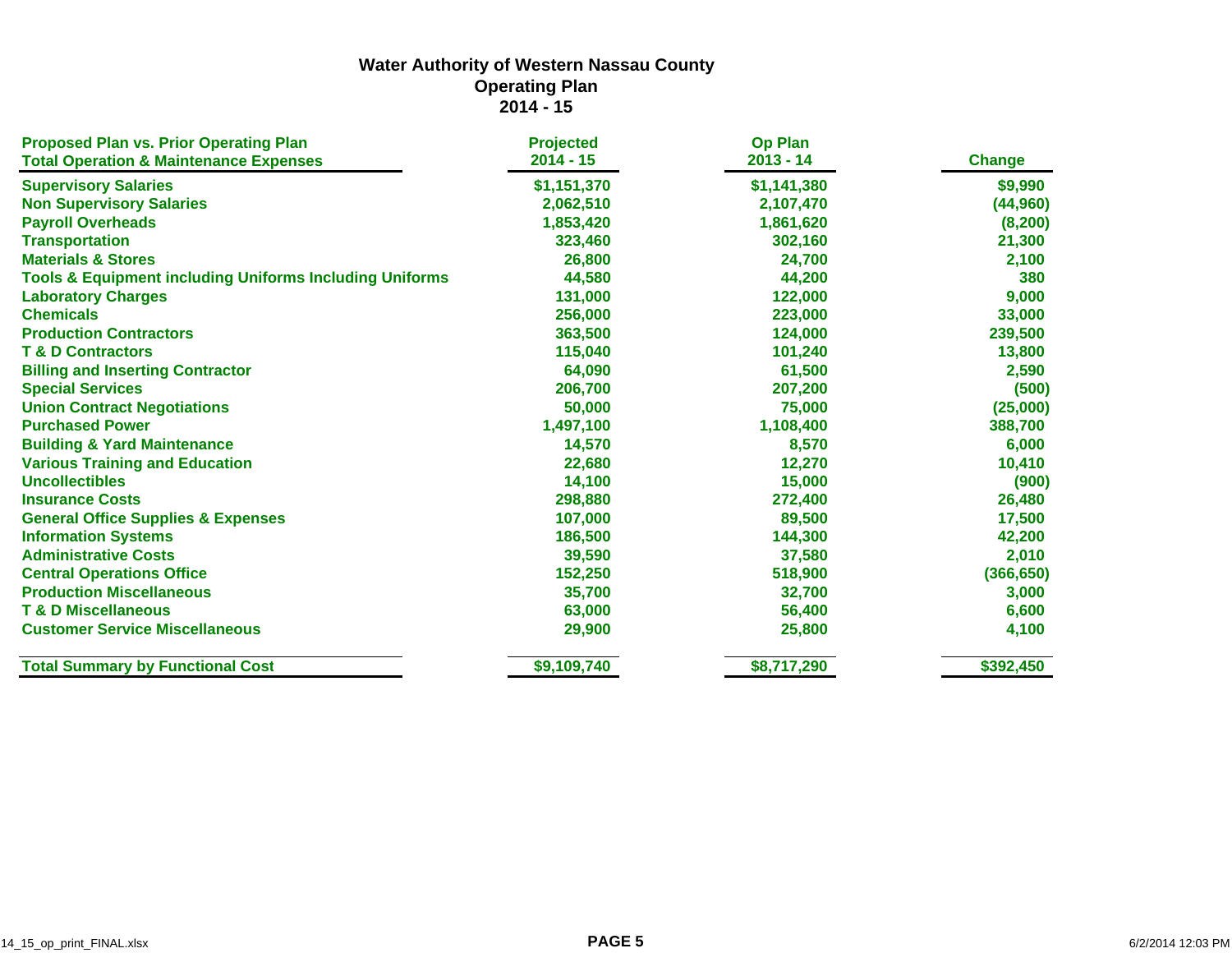| <b>Proposed Plan vs. Prior Operating Plan</b>                                           | <b>Projected</b> | <b>Op Plan</b> |               |
|-----------------------------------------------------------------------------------------|------------------|----------------|---------------|
| <b>Production Expenses</b>                                                              | $2014 - 15$      | $2013 - 14$    | <b>Change</b> |
| (Source of Supply, Pumping and Water Treatment Expenses)<br><b>Supervisory Salaries</b> | \$369,270        | \$351,660      | \$17,610      |
| <b>Non Supervisory Salaries</b>                                                         | 722,980          | 725,030        | (2,050)       |
| <b>Payroll Overheads - Production</b>                                                   | 629,890          | 616,950        | 12,940        |
| <b>Transportation</b>                                                                   | 170,870          | 150,730        | 20,140        |
| <b>Materials</b>                                                                        | 400              | 640            | (240)         |
| <b>Tools &amp; Equipment including Uniforms including Uniforms</b>                      | 25,200           | 23,980         | 1,220         |
| <b>Laboratory Charges</b>                                                               | 131,000          | 122,000        | 9,000         |
| <b>Chemicals</b>                                                                        | 256,000          | 223,000        | 33,000        |
| <b>Contractors:</b>                                                                     |                  |                |               |
| <b>Pump Repairs &amp; Maintenance</b>                                                   | 87,700           | 56,550         | 31,150        |
| <b>Structures and Improvements</b>                                                      | 250,000          | 28,800         | 221,200       |
| <b>Water Treatment</b>                                                                  | 17,050           | 29,900         | (12, 850)     |
| <b>VOC Towers Maintenance</b>                                                           | 8,750            | 8,750          |               |
| <b>Purchased Power</b>                                                                  | 1,497,100        | 1,108,400      | 388,700       |
| <b>Snow Removal &amp; Ground Maintenance</b>                                            | 12,570           | 6,570          | 6,000         |
| <b>Miscellaneous Voucher Purchases:</b>                                                 |                  |                |               |
| <b>Pumping Equipment</b>                                                                | 20,700           | 17,700         | 3,000         |
| <b>Structures &amp; Improvements</b>                                                    | 15,000           | 15,000         |               |
| <b>Water Treatment Supplies</b>                                                         |                  |                |               |
| <b>Total Production Expenses</b>                                                        | \$4,214,480      | \$3,485,660    | \$728,820     |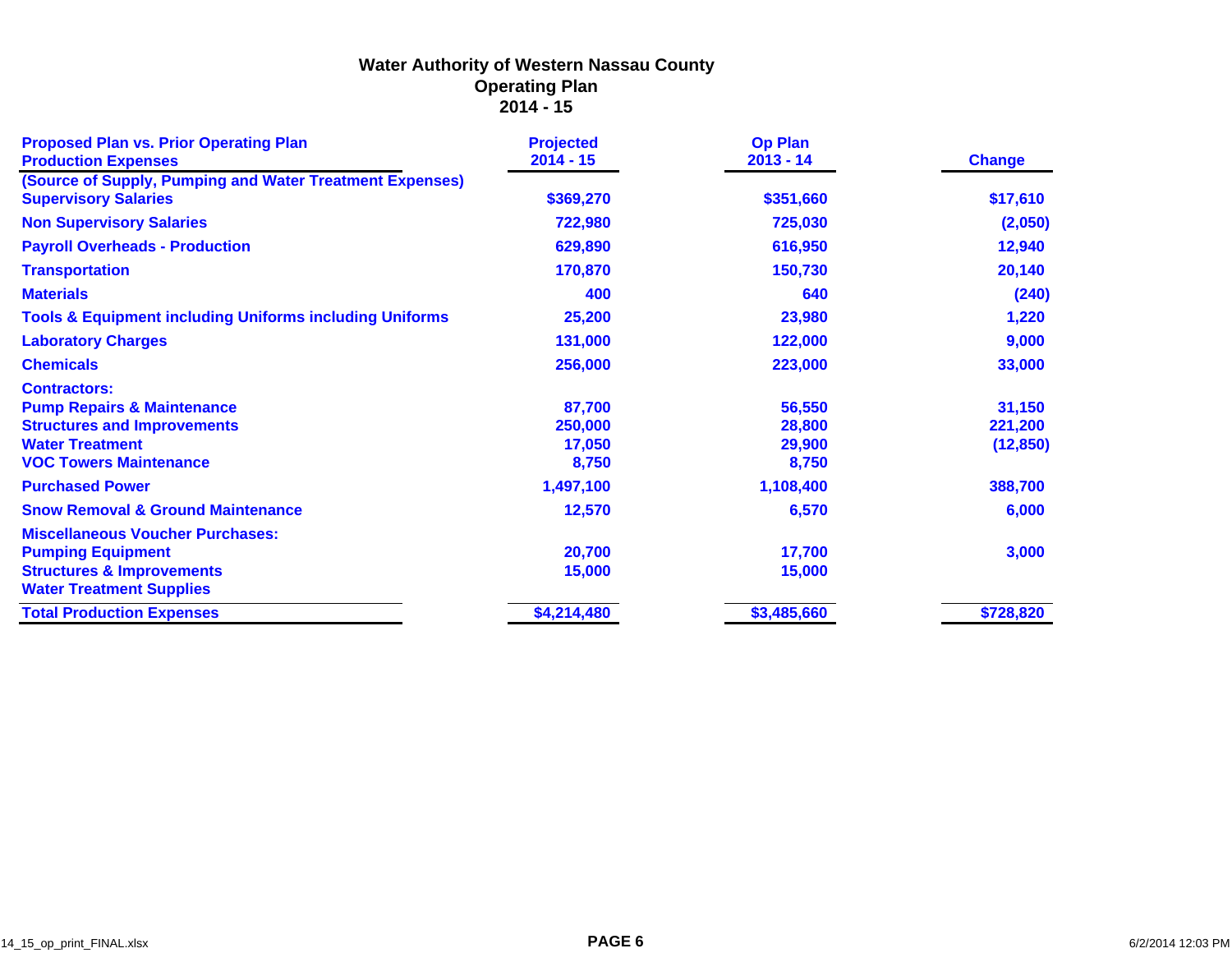| <b>Proposed Plan vs. Prior Operating Plan</b>                      | <b>Projected</b> | <b>Op Plan</b> |               |
|--------------------------------------------------------------------|------------------|----------------|---------------|
| <b>Transmission &amp; Distribution Expenses</b>                    | $2014 - 15$      | $2013 - 14$    | <b>Change</b> |
| <b>Supervisory Salaries</b>                                        | \$136,220        | \$134,520      | \$1,700       |
| <b>Non Supervisory Salaries</b>                                    | 685,940          | 710,570        | (24, 630)     |
| <b>Payroll Overheads - T &amp; D</b>                               | 474,130          | 484,250        | (10, 120)     |
| <b>Transportation</b>                                              | 123,040          | 112,030        | 11,010        |
| <b>Materials</b>                                                   | 26,400           | 23,160         | 3,240         |
| <b>Tools &amp; Equipment including Uniforms including Uniforms</b> | 15,410           | 15,460         | (50)          |
| <b>Contractor Charges:</b>                                         |                  |                |               |
| <b>Paving Contractors</b>                                          | 53,400           | 53,400         |               |
| <b>Mark Out Contractors</b>                                        | 61,640           | 47,840         | 13,800        |
| <b>Carting Refuse From Station 44</b>                              | 15,000           | 15,000         |               |
| <b>Engineering Services</b>                                        | 20,000           | 20,000         |               |
| <b>Miscellaneous Voucher Purchases:</b>                            |                  |                |               |
| <b>Removing &amp; Resetting Meters</b>                             | 500              | 500            |               |
| <b>Boring Samples</b>                                              | 5,000            | 5,000          |               |
| <b>T &amp; D - Maintenance</b>                                     |                  |                |               |
| <b>Mains</b>                                                       | 8,000            | 5,700          | 2,300         |
| <b>Services</b>                                                    | 27,800           | 24,700         | 3,100         |
| <b>Hydrants</b>                                                    | 6,700            | 5,500          | 1,200         |
| <b>Total Transmission &amp; Distribution Expenses</b>              | \$1,659,180      | \$1,657,630    | \$1,550       |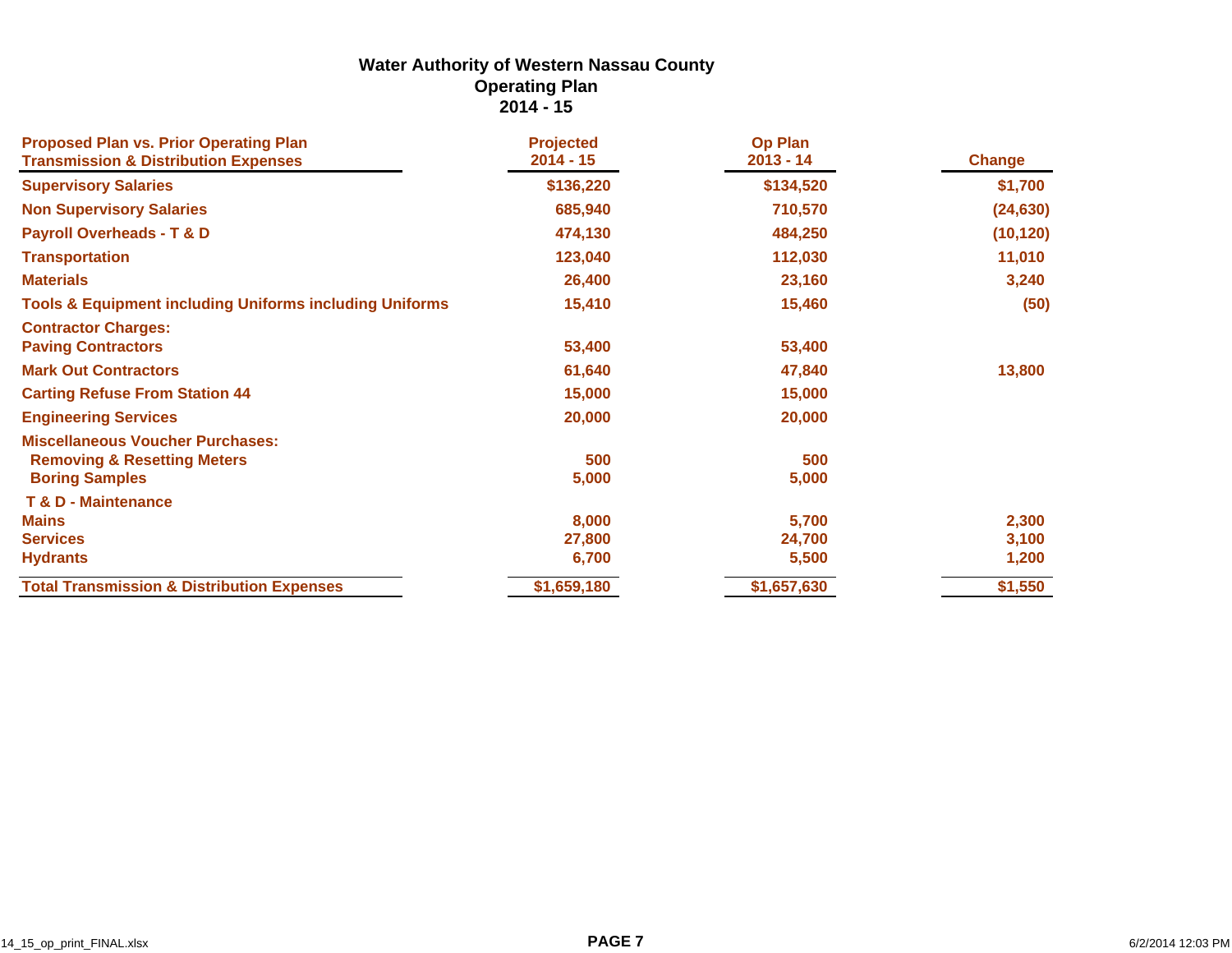| <b>Proposed Plan vs. Prior Operating Plan</b><br><b>Customer Service Expenses</b>                                                                                        | <b>Projected</b><br>$2014 - 15$ | <b>Op Plan</b><br>$2013 - 14$ | <b>Change</b>              |
|--------------------------------------------------------------------------------------------------------------------------------------------------------------------------|---------------------------------|-------------------------------|----------------------------|
| <b>Supervisory Salaries - Office</b>                                                                                                                                     | \$142,550                       | \$174,110                     | (\$31,560)                 |
| <b>Non Supervisory Salaries</b>                                                                                                                                          | 461,910                         | 449,740                       | 12,170                     |
| <b>Payroll Overheads - Customer Service</b>                                                                                                                              | 348,590                         | 357,470                       | (8,880)                    |
| <b>Transportation</b>                                                                                                                                                    | 20,760                          | 21,870                        | (1, 110)                   |
| <b>Materials</b>                                                                                                                                                         |                                 | 840                           | (840)                      |
| <b>Tools &amp; Equipment including Uniforms including Uniforms - Opera</b>                                                                                               | 3,400                           | 3,890                         | (490)                      |
| <b>Information Systems:</b><br><b>MUPS Software Maintenance &amp; Support</b><br><b>Info Systems Equipment Maintenance</b><br><b>Miscellaneous Data Processing Costs</b> | 115,200<br>64,400<br>6,900      | 117,000<br>22,800<br>4,500    | (1,800)<br>41,600<br>2,400 |
| <b>Uncollectibles</b>                                                                                                                                                    | 14,100                          | 15,000                        | (900)                      |
| <b>Billing and Inserting Contractor</b>                                                                                                                                  | 64,090                          | 61,500                        | 2,590                      |
| <b>Annual Water Supply Statement</b><br><b>Rights &amp; Responsibility Brochure</b>                                                                                      | 10,000                          | 11,000                        | (1,000)                    |
| <b>Customer Outreach</b>                                                                                                                                                 | 5,000                           | 5,000                         |                            |
| <b>Miscellaneous Voucher Purchases:</b><br><b>Meter Reading</b><br><b>Billing &amp; Accounting</b>                                                                       | 5,000<br>24,900                 | 5,000<br>20,800               | 4,100                      |
| <b>Total Customer Service Expenses</b>                                                                                                                                   | \$1,286,800                     | \$1,270,520                   | \$16,280                   |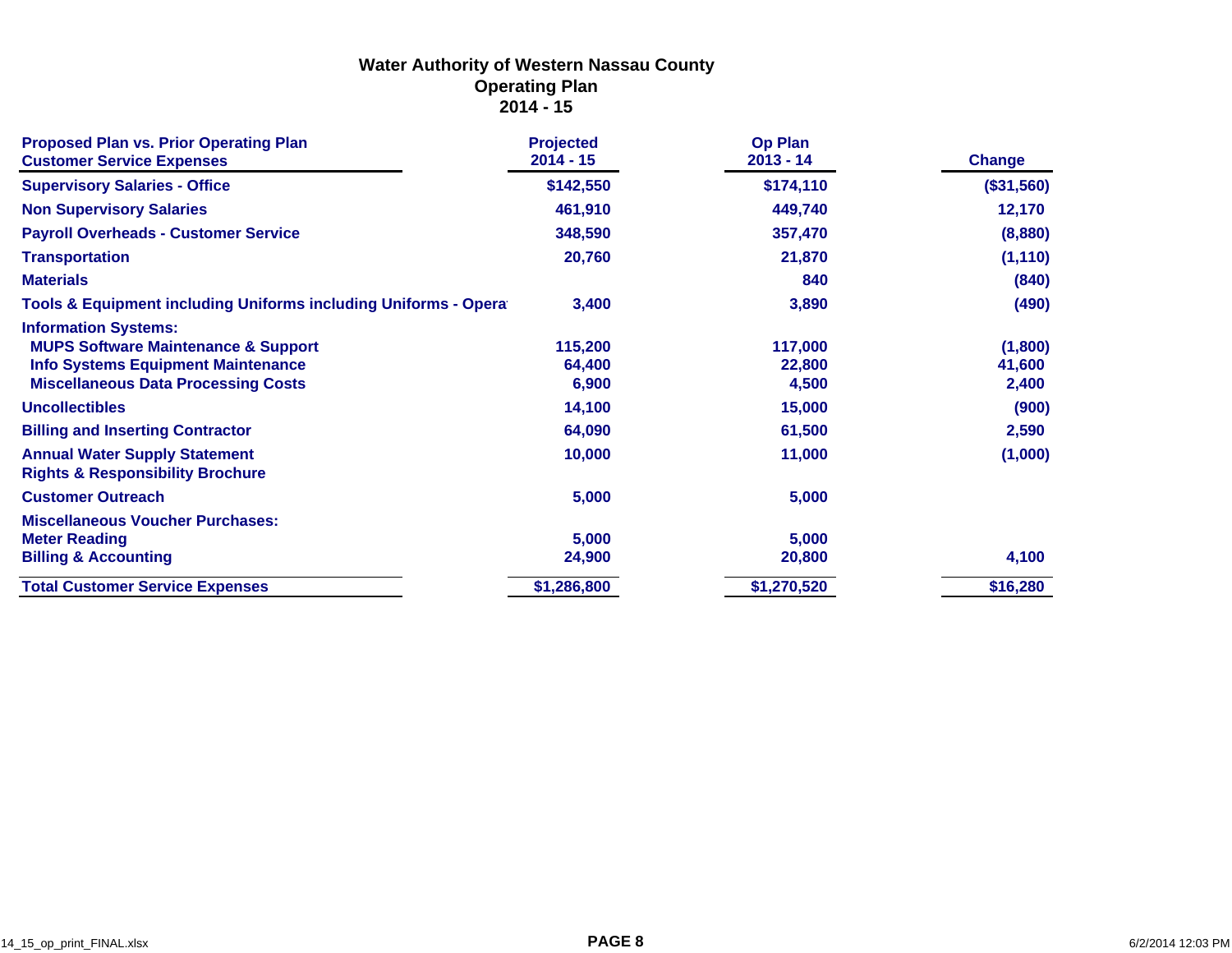| <b>Proposed Plan vs. Prior Operating Plan</b><br><b>Administrative &amp; General Expenses</b> | <b>Projected</b><br>$2014 - 15$ | <b>Op Plan</b><br>$2013 - 14$ | <b>Change</b> |
|-----------------------------------------------------------------------------------------------|---------------------------------|-------------------------------|---------------|
| <b>Supervisory Salaries</b>                                                                   | \$475,670                       | \$455,810                     | \$19,860      |
| <b>Chairman Salary</b>                                                                        | 27,660                          | 25,280                        | 2,380         |
| <b>Non Supervisory Salaries</b>                                                               | 191,680                         | 222,130                       | (30, 450)     |
| <b>Payroll Overheads - Administrative</b>                                                     | 400,810                         | 402,950                       | (2, 140)      |
| <b>Transportation</b>                                                                         | 8,790                           | 17,530                        | (8,740)       |
| <b>Tools &amp; Equipment including Uniforms</b>                                               | 570                             | 870                           | (300)         |
| <b>Materials</b>                                                                              |                                 | 60                            | (60)          |
| <b>Legal Services</b>                                                                         | 135,000                         | 135,000                       |               |
| <b>Union Contract Negotiations</b>                                                            | 50,000                          | 75,000                        | (25,000)      |
| <b>Audit &amp; Actuarial Fees</b>                                                             | 36,700                          | 36,200                        | 500           |
| <b>General Liability Insurance</b>                                                            | 218,460                         | 216,400                       | 2,060         |
| <b>Property Insurance</b>                                                                     | 80,420                          | 56,000                        | 24,420        |
| <b>Building &amp; Yard Maintenance</b>                                                        | 2,000                           | 2,000                         |               |
| <b>Central Operations Office:</b>                                                             |                                 |                               |               |
| <b>Lease Payments</b>                                                                         |                                 | 276,000                       | (276,000)     |
| <b>Property Taxes</b>                                                                         |                                 | 74,100                        | (74, 100)     |
| <b>Office Repairs &amp; Lease Requirements</b>                                                |                                 | 85,600                        | (85,600)      |
| <b>Electric &amp; Heating</b>                                                                 | 131,100                         | 59,250                        | 71,850        |
| <b>Cleaning Service</b>                                                                       | 17,100                          | 15,000                        | 2,100         |
| <b>Carting Refuse Costs</b>                                                                   | 2,100                           | 2,100                         |               |
| <b>HVAC Maintenance Contract</b>                                                              |                                 | 5,000                         | (5,000)       |
| <b>Fire Inspections</b>                                                                       | 750                             | 650                           | 100           |
| <b>Pest Control</b>                                                                           | 1,200                           | 1,200                         |               |
| <b>Administrative Voucher Charges:</b>                                                        |                                 |                               |               |
| <b>Various Training and Education</b>                                                         | 11,930                          | 11,820                        | 110           |
| <b>Industry Related Conferences/Meetings</b>                                                  | 10,750                          | 450                           | 10,300        |
| <b>Telephone Charges</b>                                                                      | 53,200                          | 50,700                        | 2,500         |
| <b>Office Postage</b>                                                                         | 24,000                          | 12,000                        | 12,000        |
| <b>Office Machine Supplies/Expense</b>                                                        | 29,800                          | 26,800                        | 3,000         |
| <b>Dues, Memberships &amp; Licenses</b>                                                       | 17,230                          | 14,630                        | 2,500         |
| <b>Public/Legal Notices</b>                                                                   | 8,200                           | 4,700                         | 3,500         |
| <b>Bond Trustee Fees</b>                                                                      | 6,700                           | 10,100                        | (3,400)       |
| <b>Employee Programs</b>                                                                      | 5,410                           | 6,100                         | (690)         |
| <b>Miscellaneous Administrative</b>                                                           | 2,050                           | 2,050                         |               |
| <b>Total Administrative &amp; General Expenses</b>                                            | \$1,949,280                     | \$2,303,480                   | (\$354,300)   |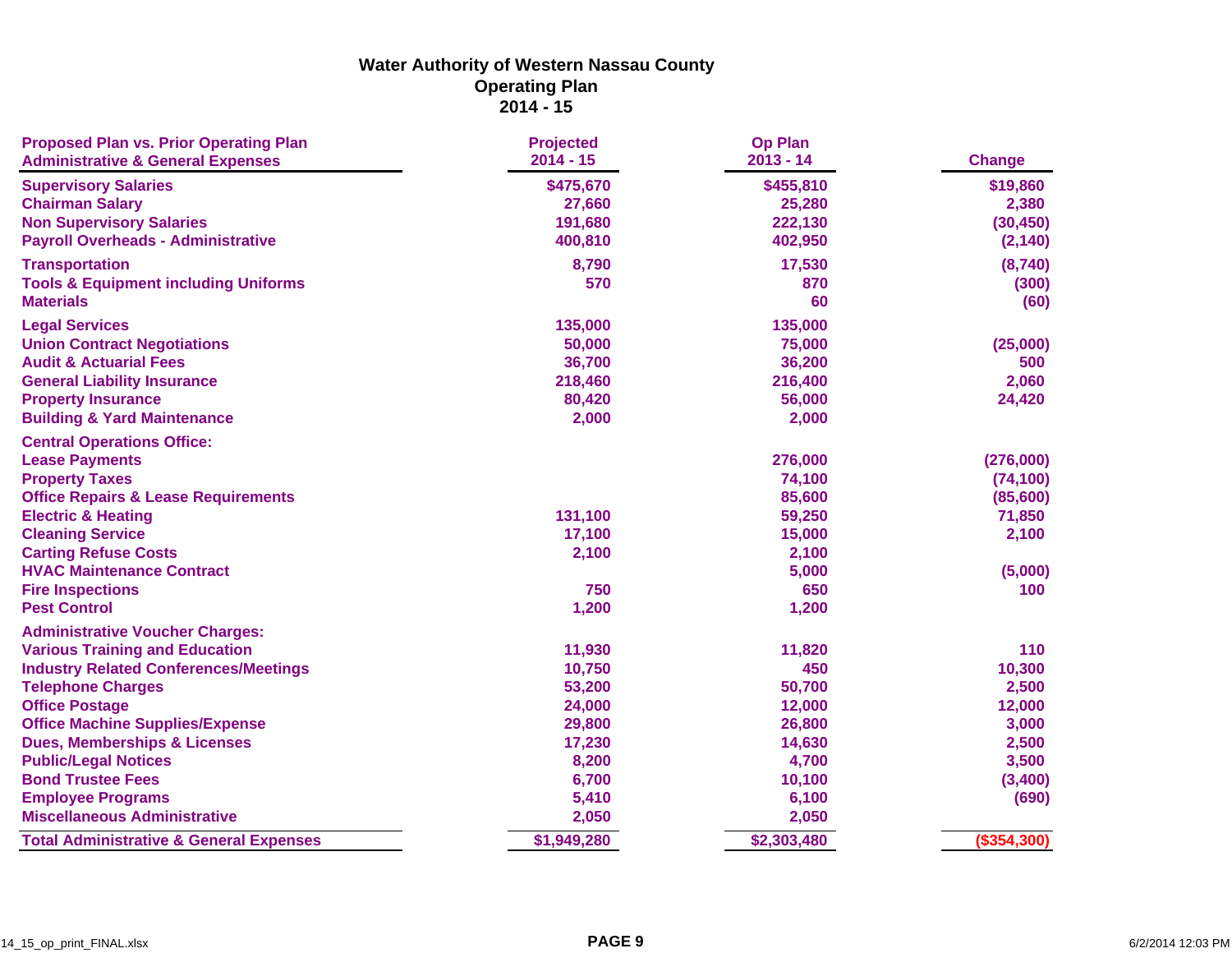| <b>Comparison to Prior Fiscal Year</b>                             | <b>Projected</b> | <b>Actual</b>  |               |
|--------------------------------------------------------------------|------------------|----------------|---------------|
| <b>Total Operation &amp; Maintenance Expenses</b>                  | $2014 - 15$      | <b>FY 2013</b> | <b>Change</b> |
| <b>Supervisory Salaries</b>                                        | \$1,151,370      | \$969,558      | \$181,812     |
| <b>Non Supervisory Salaries</b>                                    | 2,062,510        | 2,150,323      | (87, 813)     |
| <b>Payroll Overheads</b>                                           | 1,853,420        | 1,793,065      | 60,355        |
| <b>Transportation</b>                                              | 323,460          | 241,208        | 82,252        |
| <b>Materials &amp; Stores</b>                                      | 26,800           | 71,372         | (44, 572)     |
| <b>Tools &amp; Equipment including Uniforms Including Uniforms</b> | 44,580           | 41,083         | 3,497         |
| <b>Laboratory Charges</b>                                          | 131,000          | 80,521         | 50,479        |
| <b>Chemicals</b>                                                   | 256,000          | 356,971        | (100, 971)    |
| <b>Production Contractors</b>                                      | 363,500          | 5,860          | 357,640       |
| <b>T &amp; D Contractors</b>                                       | 115,040          | 176,748        | (61, 708)     |
| <b>Billing and Inserting Contractor</b>                            | 64,090           | 62,175         | 1,915         |
| <b>Special Services</b>                                            | 206,700          | 180,552        | 26,148        |
| <b>Union Contract Negotiations</b>                                 | 50,000           |                | 50,000        |
| <b>Purchased Power</b>                                             | 1,497,100        | 1,356,918      | 140,182       |
| <b>Building &amp; Yard Maintenance</b>                             | 14,570           | 58,461         | (43, 891)     |
| <b>Various Training and Education</b>                              | 22,680           | 321            | 22,359        |
| <b>Uncollectibles</b>                                              | 14,100           | 11,260         | 2,840         |
| <b>Insurance Costs</b>                                             | 298,880          | 254,165        | 44,715        |
| <b>General Office Supplies &amp; Expenses</b>                      | 107,000          | 91,569         | 15,431        |
| <b>Information Systems</b>                                         | 186,500          | 191,146        | (4,646)       |
| <b>Administrative Costs</b>                                        | 39,590           | 35,281         | 4,309         |
| <b>Central Operations Office</b>                                   | 152,250          | 416,463        | (264, 213)    |
| <b>Production Miscellaneous</b>                                    | 35,700           | 26,994         | 8,706         |
| <b>T &amp; D Miscellaneous</b>                                     | 63,000           | 10,397         | 52,603        |
| <b>Customer Service Miscellaneous</b>                              | 29,900           | 24,478         | 5,422         |
| <b>Total Summary by Functional Cost</b>                            | \$9,109,740      | \$8,606,889    | \$502,851     |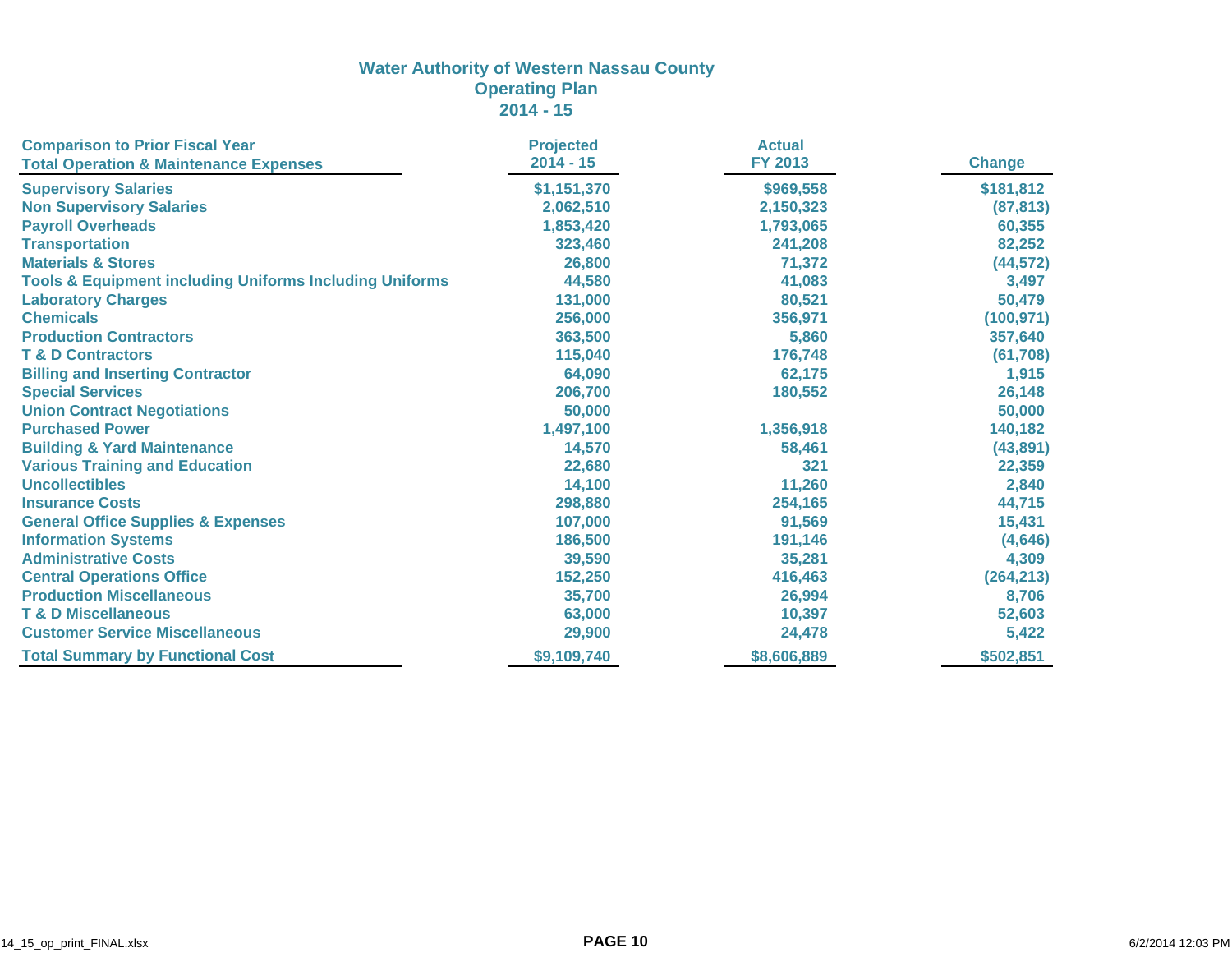## **APPENDIX A**

#### **Water Authority of Western Nassau County**

#### **Operating Plan**

#### **2014 - 15**

**FINANCING \$40 MILLION BALANCED RATES**

**Breakdown of Required Rate Relief by Element**

|                                                  | <b>Fiscal Year</b> | <b>Fiscal Year</b> |            |
|--------------------------------------------------|--------------------|--------------------|------------|
| Category                                         | $2014 - 15$        | $2013 - 14$        | Change     |
| <b>Operating Revenues:</b>                       | \$14,308,400       | \$14,368,500       | (\$60,100) |
| <b>Operation &amp; Maintenance Expenses:</b>     |                    |                    |            |
| Labor                                            | 3,213,880          | 3,248,850          | (34, 970)  |
| <b>Employee Benefits</b>                         | 1,853,420          | 1,861,620          | (8, 200)   |
| <b>Power</b>                                     | 1,497,100          | 1,108,400          | 388,700    |
| <b>Office Operations</b>                         | 445,750            | 752,700            | (306, 950) |
| <b>Transportation, Tools &amp; Materials</b>     | 409,410            | 379,630            | 29,780     |
| <b>Chemicals</b>                                 | 256,000            | 223,000            | 33,000     |
| <b>Insurance</b>                                 | 298,880            | 272,400            | 26,480     |
| <b>Contractors</b>                               | 880,330            | 615,940            | 264,390    |
| <b>Other O&amp;M</b>                             | 254,970            | 254,750            | 220        |
| <b>Total Operation &amp; Maintenance</b>         | 9,109,740          | 8,717,290          | 392,450    |
| <b>Financing Activity</b>                        |                    |                    |            |
| Interest & Other Income                          | 530,100            | 1,303,800          | (773, 700) |
| <b>Debt Requirements:</b>                        |                    |                    |            |
| <b>Interest Expense</b>                          | 2,939,600          | 3,464,900          | (525, 300) |
| <b>Principal Repayment</b>                       | 1,640,000          | 1,595,000          | 45,000     |
| <b>Total Debt Service</b>                        | 4,579,600          | 5,059,900          | (480, 300) |
| <b>Required Return on Debt</b>                   | 1,826,160          | 1,895,110          | (68, 950)  |
| <b>Required Debt Coverage</b>                    | 6,405,760          | 6,955,010          | (549, 250) |
| <b>Total Revenue Required Before Adjustments</b> | 14,985,400         | 14,368,500         | 616,900    |
| <b>Revenue Adjustments</b>                       | 313,000            | (60, 100)          | 373,100    |
| <b>Total Revenue Required</b>                    | \$15,298,400       | \$14,308,400       | \$990,000  |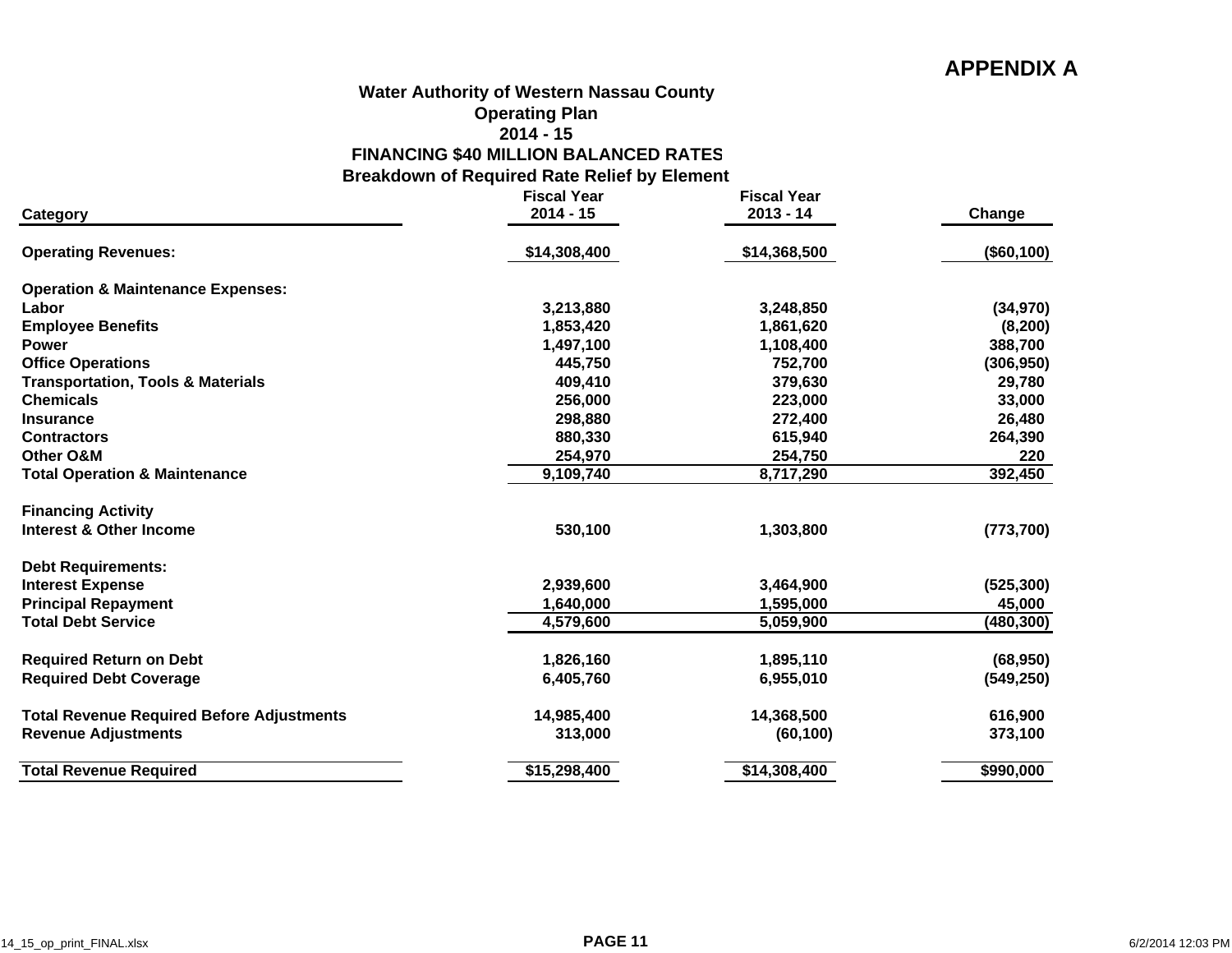## **APPENDIX B**

| <b>Water Authority of Western Nassau County</b> |
|-------------------------------------------------|
| <b>Operating Plan</b>                           |
| $2014 - 15$                                     |
| <b>FINANCING \$40 MILLION BALANCED RATES</b>    |
| <b>Summary of Change in Revenue Requirement</b> |

| <b>Change in Water Service Revenues</b>                   |              |       |
|-----------------------------------------------------------|--------------|-------|
| Water Revenue per last Operating Plan                     | \$14,204,500 |       |
| <b>Water Revenues Projected per Tariffs</b>               | 14,137,400   |       |
| <b>Change in Water Service Revenues</b>                   | (67, 100)    |       |
| <b>Change in Miscellaneous Revenue</b>                    | 7,000        |       |
|                                                           | (60, 100)    |       |
| <b>Revenue Change by Category</b>                         |              |       |
| <b>Change in Residential Revenue</b>                      | (49,400)     |       |
| <b>Change in Commercial Revenue</b>                       | (18, 100)    |       |
| <b>Change in Other Revenue</b>                            | 7,400        |       |
| <b>Change in Revenues</b>                                 | (60,100)     |       |
| <b>Change in Revenue Requirement</b>                      |              |       |
| Additional Revenue due to Revenue Forecast                | 60,100       | 0.43% |
| <b>Additional Revenue due to Operating Activity</b>       | 392,450      | 2.78% |
| <b>Additional Revenue due to Financing Activity</b>       | 537,450      | 3.80% |
| <b>Revenue Shortfall</b><br><b>Change in Rate Subsidy</b> | 990,000      | 7.00% |
| <b>Required Rate Increase</b>                             | \$990,000    | 7.00% |